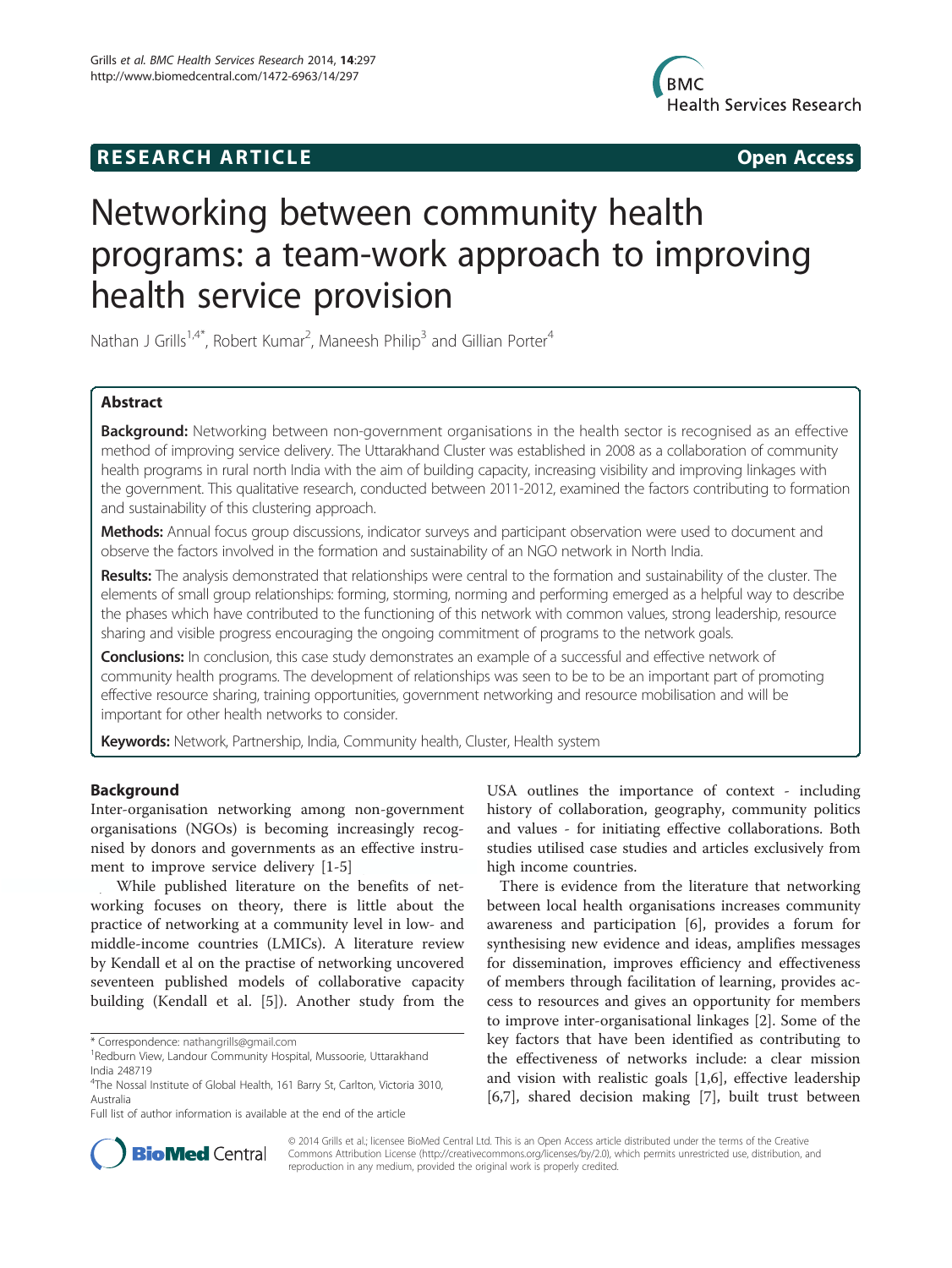members with successful negotiation of conflict [[6](#page-6-0)] and an environment that promotes cohesion, task orientation and participation [\[7](#page-6-0)] while providing visible feedback on progress of group tasks [\[1](#page-6-0)].

The Uttarakhand Cluster (henceforth 'the Cluster') a program of the Community Health Global Network, is an example of one inter-organisational network. Established in 2008, it began as a collaboration of fourteen community health programs in rural north India which had the goal of working together to better respond to the significant health needs in the rural impoverished state of Uttarakhand. The main aims of this Cluster were to cooperate so as to build the capacity of community health programs through resource sharing and generation, increasing their visibility and more effectively linking with the government healthcare system. The Cluster has undertaken activities including collaborative research in tobacco control, health training on various areas, promoting disability inclusion and organising biannual knowledge transfer and exchange forums. This research aims to utilise the experience of the Uttarakhand Cluster as a case study to better understand the effectiveness of networking between community health programs. An initial review analysing the initial two years of the network has been published previously [[8\]](#page-6-0), while this paper expands on an understanding of the factors that contribute to the formation and sustainability of the Cluster.

## Methods

For this qualitative study, data was collected through Focus Group Discussions (FGDs) with key personnel from each of the Cluster member programs. Supplementary data was collected through a triangulation of indicator surveys undertaken with each member NGO, and participant observation which included the field notes of the Cluster facilitator and documents such as the regular reports sent to Cluster program members. Ethics approval was obtained from the La Trobe Ethics committee to undertake interviews, focus group discussions and participant observation and written informed consent was obtained from all participants.

The Uttarakhand Cluster holds biannual 'Linking-2- Learn' network workshops. Their primary function is to promote peer-to-peer education and collaboration. Each year, for a period of four years, two FGDs were undertaken in conjunction with these workshops. The first FGD was conducted in English with the eight members of the Uttarakhand Cluster board and the second was conducted in Hindi with the heads of member programs. Questions were standardised across discussions. The separation into two groups was intended to avoid a power imbalance and so promote open conversation. All member programs were invited to participate in the study to avoid selection bias. An outside research

assistant was employed to limit observer bias. Each FGD was recorded, de-identified and transcribed by an outside independent researcher. There was significant demographical and status homogeneity between FGD participants within each group.

The analysis from 2008-2010 data was published previously [[8\]](#page-6-0), and here we analyse data from 2011-2012 inclusive. FGD data was coded and themes arising were analysed to explore what supports formation and sustainability of an effectively functioning network. The point of data saturation was indicated when there was little new data that arose from each additional survey and focus group. Observer data and indicator surveys were then considered to gain further insight into the activities of the Cluster and clarify any unclear FGD transcript findings. However, when undertaking the analysis, it became clear that data saturation was soon achieved in that the analysis of additional data was consistent with the previous themes. Additional surveys and FGDs would seemingly have added little novel information.

## Results

The overarching theme that emerged from the data was relationships. It was observed that the development of the Uttarakhand Cluster reflected Tuckman's description of the stages seen in small group relationships: forming, storming, norming and performing (see Table [1](#page-2-0)) [\[9,10](#page-6-0)]. These four elements existing in the relationships within the Cluster assisted in describing the factors involved in the formation and sustainability of the Uttarakhand Network.

## Forming

The forming stage in small group relationships is a time of establishing interpersonal relationships and testing to identify boundaries [[10](#page-6-0)]. Although this study focuses on the Cluster two years after its initiation, and factors involved in initial formation have been examined elsewhere [[8](#page-6-0)], the ongoing growth of the network has resulted in further group formation. In 2008, at the formation of the cluster there were 14 programs who were signatories to Cluster formation document. Between 2008 and 2010 an additional 19 programs joined the cluster. In the two-year period of this study (2011, 2012) the Cluster grew from 33 to 40 programs. Participants viewed this as a great achievement:

'A big point is that our project is a small project and we started this with passion and now we have grown with so many programs in the Cluster and for me this is a big achievement' (F2011)

It was clear that the primary motivators that brought programs into the Cluster, and lead to the formation of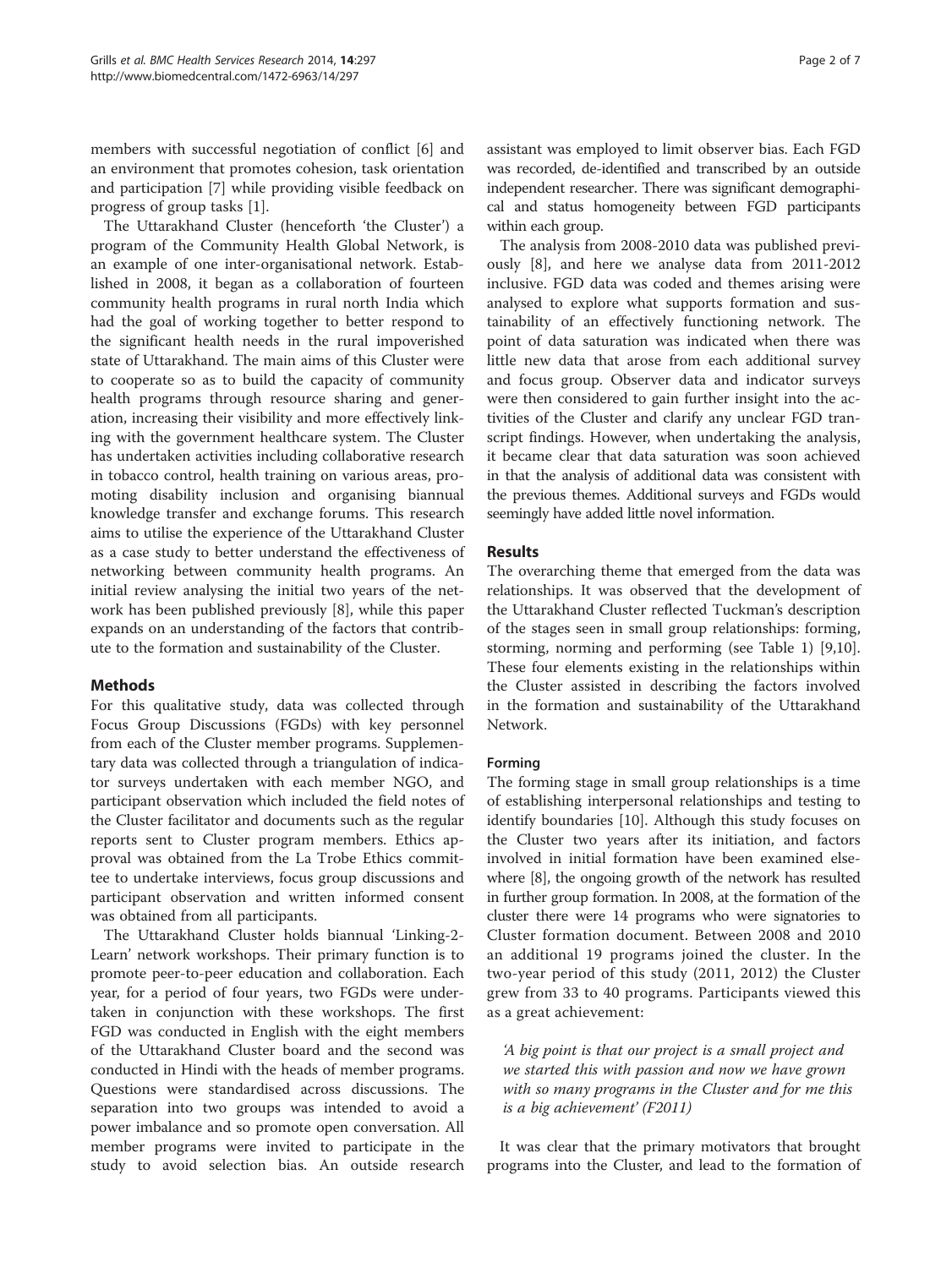| Stage      | Group structure                                | <b>Task orientation</b>                                                        |
|------------|------------------------------------------------|--------------------------------------------------------------------------------|
| Forming    | Testing and dependence                         | Orientation to the task                                                        |
|            | - Establishing interpersonal relationships     | - Identification of task                                                       |
|            | - Determining acceptable behaviours            | - Establishing approach to task                                                |
|            | - Looking to leaders for guidance              | - Identifying boundaries                                                       |
|            | - Orientation                                  | - Orientation                                                                  |
| Storming   | Intragroup conflict                            | Emotional response to task demands                                             |
|            | - Lack of unity                                | - Resistance to task demands                                                   |
|            | - Tension and conflict                         | - Emotional response to discrepancy between task demands and<br>personal needs |
|            | - Control and competition between parties      |                                                                                |
|            | - Sense of threat to independence and identity |                                                                                |
| Norming    | Development of group cohesion                  | Open exchange of relevant interpretations                                      |
|            | - Difficulties overcome                        | - Exchange of ideas                                                            |
|            | - Developing new group norms                   | - Openness to other group members                                              |
|            | - Desire to maintain group                     | - Increased cooperation in working toward group tasks and goals                |
|            | - Cohesion and harmony                         |                                                                                |
| Performing | Functional role-relatedness                    | - Emergence of solutions                                                       |
|            | - Maturity                                     | - Interpersonal structure becomes tool for task activities                     |
|            | - Group focus on tasks                         | - Focus on collective performance                                              |
|            | - Adopt roles which promote group activities   | - Effective and efficient functioning                                          |

### <span id="page-2-0"></span>Table 1 Descriptions of stages in small group relationships

(Adapted from [[9\]](#page-6-0)).

the network, were relationships and a broadly similar faith understanding:

'It seems to me a lot of people stay involved because people they know and respect, they know someone is involved… they trust those people they have a relationship with those people and they come' (B2011)

'If [we] didn't have that faith maybe many of us wouldn't have come' (F2011)

Training opportunities and possible funding were noted to be a secondary factor in attracting new programs into the Cluster, and have resulted in sustainability of the cluster:

'They have some hope you know that they will get help, either in the way of knowledge or training or maybe money. Because if they are small organisations, they always look forward to get something to continue their program… for that they come' (B2011)

Despite this, location was one of the barriers to the ongoing growth of the network, with it being more difficult to get programs in the remote parts of the state involved. For example one FDG participant noted that although the Tehri Garhwal region is the biggest district of Uttarakhand, there were very few members from there because of the distance. This context limits the formation of the cluster more widely and the sustainability of the involvement of those programs who are in isolated areas.

The data demonstrated that the ongoing formation of relationships and new membership has played an important role in the network's ongoing progress, with the possibility of further expansion driving the network forward.

## Storming

As with any group relationship, an element of storming emerged from the analysis of the data. Storming is a time of intra-group conflict or lack of unity where there may be disagreements and threats to independence or identity [\[10](#page-6-0)]. Storming, if not managed wisely, can threaten the sustainability of such a network. In the FDG data there was little direct conflict referred to, with only minor tensions or disagreements being voiced. There was some resistance to group decision-making and disunity concerning what the vision of the cluster was. For example, in regards to finances:

'…Cluster is not a funding organization. So from the members there has to be some kind of fund, for which the board can decide in emergencies we can help' … 'This vision of Cluster is very specific that this is not a funding agency' (F2012)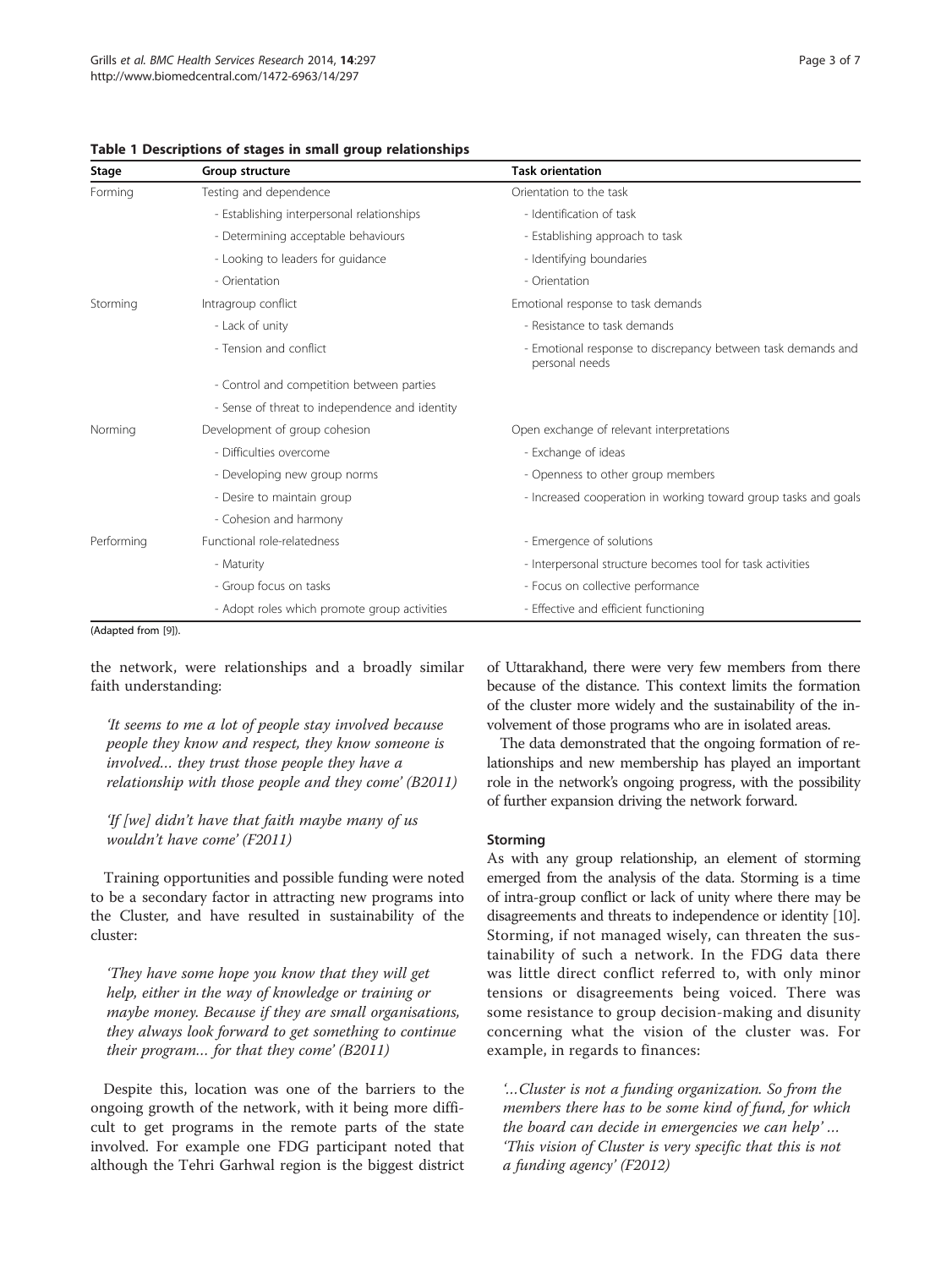'"One good thing is that there is no funding in Cluster" [response] "That is an obstacle" [response] "No it isn't."' (F2011)

This reflected some division in opinions over the role of the Cluster in generating funding support. The facilitators also noted these ongoing tensions in their observations.

Transparency, or rather a perceived lack of transparency of processes, was another cause of some tension amongst focus group participants. This also reflects a concern about the lack of control that individual members have over the strategic direction of the network; a situation which is to be expected given the inevitable loss of program independence when a network is formed:

'One of the things I feel is while selecting organisations there has to be more democratic process of doing that. Lots of time we see that some of the organisations are selected for something but we really don't know how they came up. So it will be nice that more democratic process and transparent process shown that everyone is satisfied and this is why it was selected' (F2012)

Although this analysis revealed extensive resource sharing (eg. training materials, program ideas and financial), there was also dissatisfaction over a perceived limited and unequal nature of that resource sharing. Some programs were sharing much and some not at all:

'According to me that we don't use each other's resources. Only DVD has been used but the personal expertise haven't been used' (F2011)

'Sometime we hesitate to share those skills and resources with others'. (F2012)

Also, despite reports suggesting increasing connections with the government, some members expressed frustration over a lack of interaction with the government, and this caused some disagreement over the direction that the cluster should take:

'"I think we should involve more government people in our community programs and we should try to invite all the concerned department people" [response] "we tried to invite them but couldn't do it" … "…many of the government officials wanted to be there" (B2011)

This area of advocating for more or less Government engagement naturally creates tension in relationships in the network because it threatens the identity and independence of an individual program.

Finally, tension was expressed around failing to facilitate inter-program training:

'It was said that people go to each other's organization and learn, that has also not been done. Maybe still we are hard and the impact will be that we will not be able to use each other's expertise' (F2011)

These factors were not presented as outright threats to or conflicts within the relationships of the group, but rather revealed some of the underlying disagreements over the strategic direction of the Cluster and barriers to progress. The cultural context in which the FDG was conducted meant conflict may have been hinted at and not spoken about directly. As noted in other networking research, successful negotiation of conflict is an important factor in network effectiveness [[6\]](#page-6-0). Therefore, noting these areas of disagreement demonstrates a healthy stage and opportunity for the network relationships to develop and become sustainable.

## Norming

Over this study period, there was a particularly strong sense of the Cluster relationships coming together in a norming phase. In small group relationships norming occurs when difficulties are overcome and norms are developed to guide the groups standards, roles and cohesion [\[10\]](#page-6-0). The registration of the Uttarakhand Cluster as an official society in 2010 (Report 5<sup>th</sup> L2L Dec 2010) was a defining feature of this norming phase.

A key part of norming is group cohesion. In the data, participants consistently noted that the Cluster had brought them together in a way they never had before:

'Cluster has linked us together…literally taught us how to shake hands with each other…the Cluster has made us one'…'Fellowship…has transformed our relations with others and we used to think that others are super and they are doing much more… but now we realise that we are one and we have one vision'. (F2011)

There was consistent evidence of increasing openness between programs with exchange of ideas and support:

'Because of Cluster we are aware of what we do, who have a whole pool of consultants and experts in different areas and training also'. … 'We know each other now and we can think to whom I can call this time'. (B2012)

'That I think is one of the biggest things in the Cluster, we have a body to contact for a particular thing'. …'Sometime we have some needs or problems and we don't have anybody to go to. So through Cluster we understood whom to go to'. (F2012)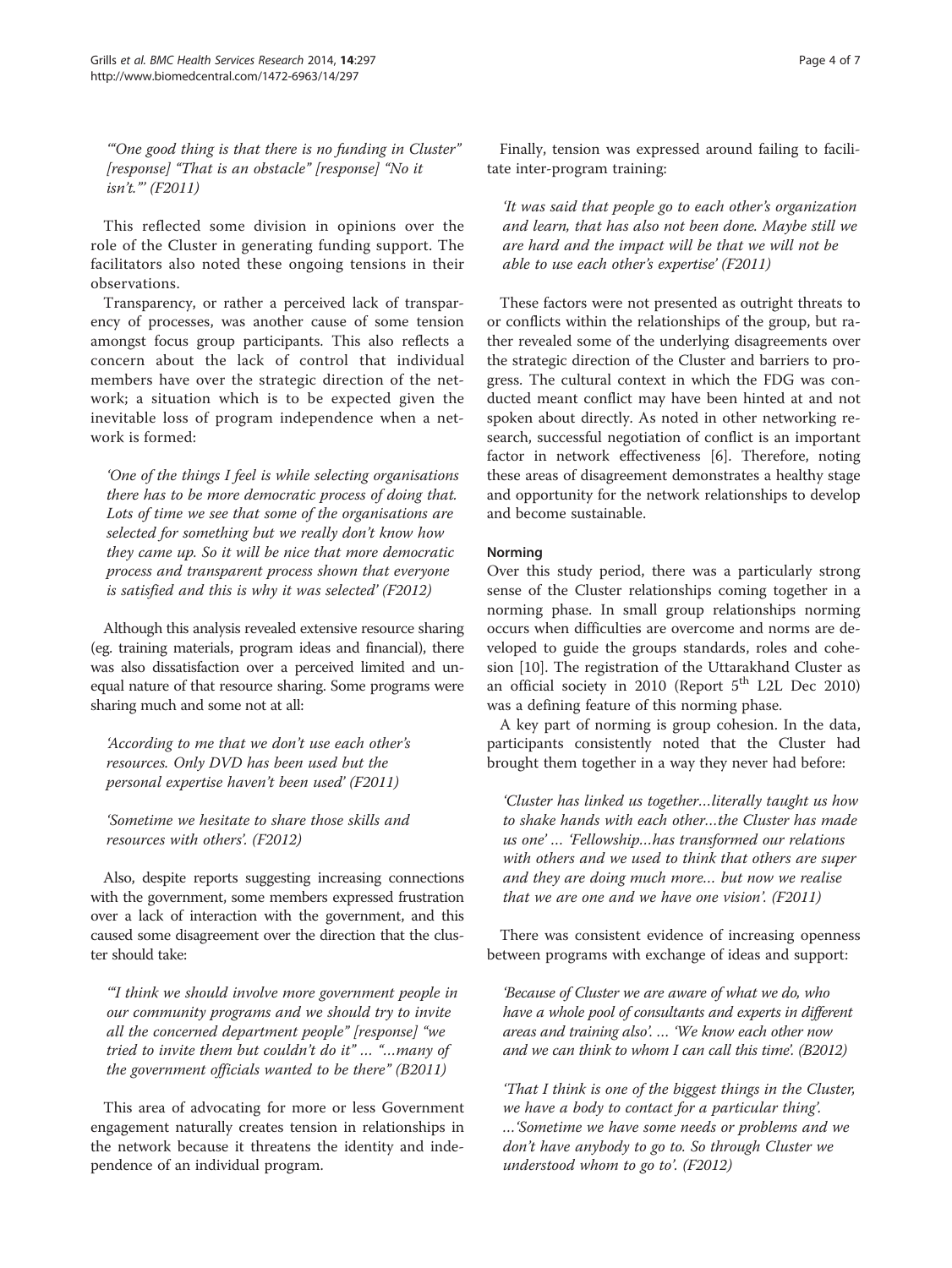Also, a greater clarity about what brings them together and keeps them together was demonstrated with FGD participants mentioning their common values as facilitating open relationships. Thus common values were important not only in the formation, but alo in the sustainability of the cluster.

There was a sense of increasing purpose around the norms of Cluster operations expressed, particularly in the commitment to the primary tasks of the Cluster: Linking-2-Learn workshops and resource sharing between meetings.

'Whether we are busy or don't have time and somehow we take out the time … when we meet during the meetings or workshops… we come to know other Cluster members'. (B2012)

'Through the Cluster we come to know that what resources are available and what new updates are, like in all mails sent'…'Whenever I open my mails so I see that every time there are mails from [Cluster coordinator]' (F2011)

The discussions also consistently demonstrated that Cluster members had developed a number of common purposes: mutual encouragement, mutual assistance and providing increased health coverage to needy areas.

'I think we are able to encourage each other and that we are a part of one group and we can help each other, and smaller NGO can help bigger NGO and the bigger program can help smaller' (B2012). 'Now we have 38 programs we have more ability to be involved in and advice levels like that'. … 'It means you are not alone when you face the government or it is not vulnerable as many programs work together a link with the State Health and Family Welfare and Cluster has a link with the government training program as well' (B2012)

'In the long term we should have strategies to cover all the districts of Uttarakhand because the districts of Uttarakhand are very remote and far'. … 'To get whole Uttarakhand involved is something we still have as a challenge for us I think' (B2012)

## Performing

Importantly, the Cluster relationships have reached a stage of maturity and are performing in relationship effectively and efficiently. The performance stage of small groups describes the stage when group energy is focused on the tasks determined by the group and the group's interpersonal structure becomes the tool for task activities [\[10](#page-6-0)]. The FGDs demonstrated that the Cluster has been very active over the two-year study period. Here the motivating

factors for joining the Cluster – resource sharing, training opportunities and networking were actualised. This was found to be important to attracting new members and for sustaining the involvement of existing members. FGD participants described examples of resource sharing and joint trainings:

'Sharing through e-group those information are very vital very important and we are taking note of everything and finding good use'. (B2011)

'Some graduate people wanted to go from our village… they wanted to do some training, so the CLHTC training was a good chance to send these girls and they started last year the course…so thanks to the Cluster' (F2012) 'We get opportunities for training as well. And we had never thought there will be a linking from Melbourne for training'…'Since our staff got training in the Cluster on disability, since then we are quite serious on working in disability' (F2011)

Various FGD participants also commented on the significant achievements made in networking, and the way the Cluster facilitated relationships with outside organisations such as donors and the government:

'The disability program also we linked with the government. There were no programs linked to the government plans, and through the Cluster we reached the government. (F2012)

'Yesterday I was discussing with our donor they came and they wanted to fund and they saw that [anti-tobacco DVD] and they were very happy because it's very simple way to educate others. (B2012) 'Usually it's the government that tell what to do but what happened here was that the Cluster told the government that from where and what to start and policies they should have' (F2011)

The data revealed that the cluster had developed a clearer leadership structure, which was required for the official registration with the government. It was also evident through the FGDs that the performance of the Cluster was attributed to the experience of members and effective leadership, which provided legitimacy to the group.

'I think the effective leadership of… helps us to continue' (F2012)

'Everyone is having a background of more than 30 years in the committee. I like to know these things even government people like to know. When there is a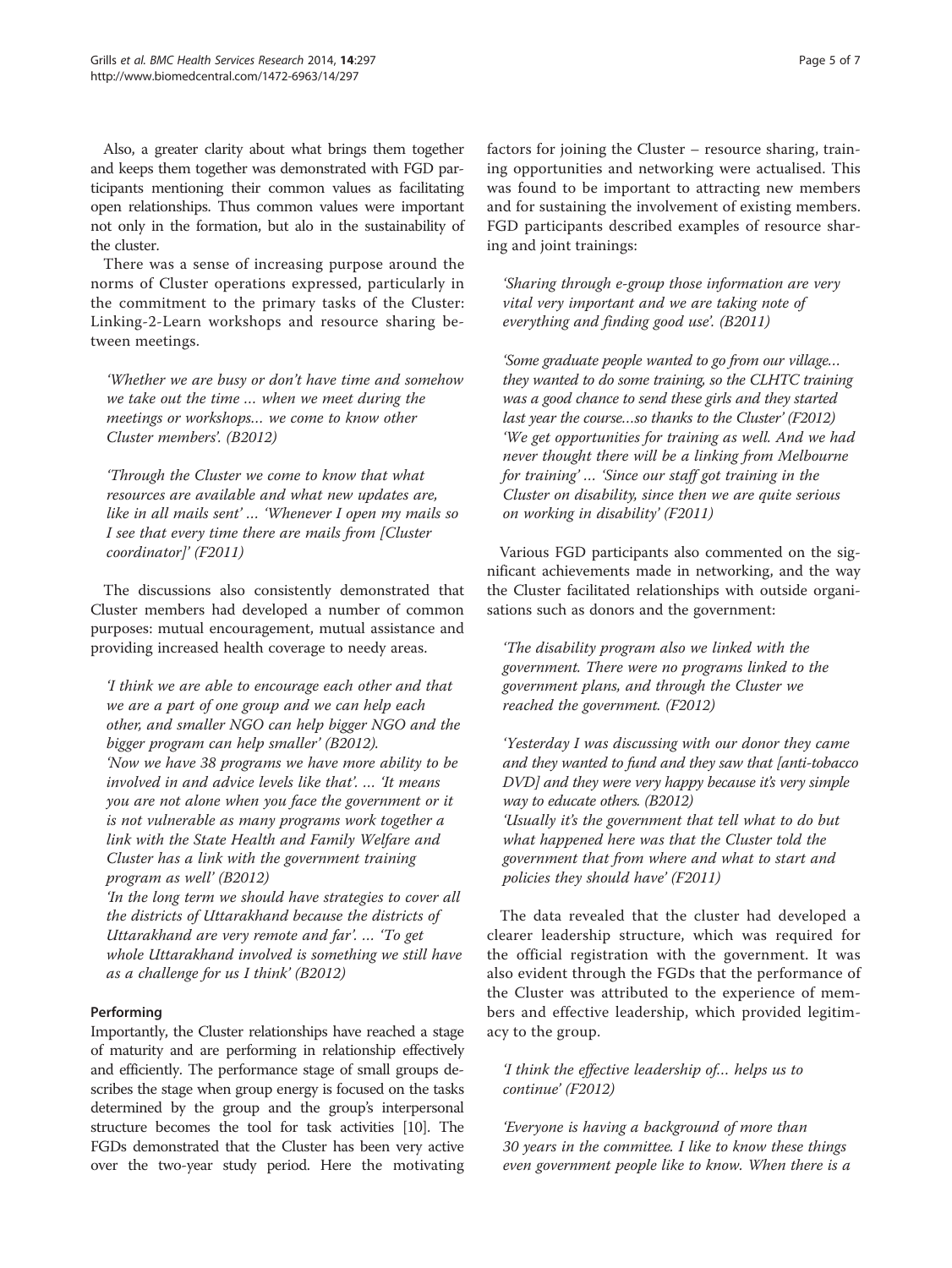problem people have got very good experience and background in these things'. (B2011)

This data demonstrates that the Cluster has been able to come together relationally and work effectively, with strengths in resource sharing, training, networking and leadership.

## **Discussion**

The results suggest that the Cluster networking model – whereby various programs come together into a collaborative network - has strong parallels with the formation and development of relationships within small group relationships. The elements of forming, storming, norming and performing were found to summarise the journey of this organisational network, ultimately arriving at place where the network was reported as performing. This provides a useful framework under which to understand the relational processes by which the Uttarakhand Cluster came into being, which was the objective of this paper. Key features of the Cluster, as encapsulated by this framework, included a common set of values that attracted people into the network (forming), provided a common identity for the network (norming), facilitated successful relationships and encouraged effective sharing of ideas and resources within the Cluster (performing). Although a number of other studies take a cross sectional exploration of factors contributing to successful networks, few studies examine the temporal changing nature of networks over time. Understanding this, which this study contributes to, is important for network formation and sustainability.

The importance of a common set of values and other contextual factors to promote relationships, is reported in studies from high income countries. Kelger et al. [[11](#page-6-0)] describe how the community norms and values were important in the forming of a network and recruiting members. Similarly, Kendall et al. refer to stakeholder engagement, or development of key relationships, as key to effective collaborations. However, they stop short of defining the stages of such relationship building between stakeholders.

The sustainability formation and sustainability of the cluster depends on effectively managing these various stages of relationship formation. Once the storming had been worked through the norming and performing, which were evidenced in the two years under study, have clearly contributed to attracting additional members and maintaining the pre-existing membership. The importance of moving towards performing, and achieving successes, is supported by findings from other studies [[2](#page-6-0)-[4\]](#page-6-0).

This research primarily utilised data from focus group discussions for analysis, two of the FGDs were conducted in Hindi, and an independent researcher did the

translation and transcription, with a separate researcher performing analysis. During analysis there was some concern over the unknown quality of parts of the transcription, however given the nature of the discussion with multiple people interacting and the consistency of data across the FGDs, errors arising from the quality control were deemed minimal. Additionally triangulation with other data sources corroborated these findings.

The representative nature of the data could potentially have been limited by the fact that only two focus groups were undertaken each year, and that each focus group only had eight to twelve participants. However, when undertaking the analysis, it became clear that data saturation was soon achieved in that the analysis of additional data was consistent with the previous themes. Additional surveys and FGDs would seemingly have added little novel information.

While this research is specific to the context of the Uttarakhand Cluster and therefore is not automatically generalisable, as a case study the information gained from this analysis provides helpful insights into networking models. In particular, the applicability of small group dynamics to this organizational network may help other interested organisations improve their own processes as they set up networks and work towards sustainable networks. Furthermore, this study provides additional evidence that networks can 'perform' by effectively promoting cooperation with the government sector, generating additional resources for programs and promoting the learning of new ways to undertake community health work. These were the three elements of the Uttarakhand Cluster's original aims. Such performance is important in sustaining the network and contributing to its growth. This research will also support the body of evidence around networks in health that is being accumulated, as further case studies are currently underway in Kenya, Bangladesh and Assam, India.

The demonstrated effectiveness of networking between community health programs is an encouraging result. A key finding from this case study, that could equally apply to other small NGOs, was the importance of relationships in the network to promote effective resource sharing, training opportunities, government networking and resource mobilisation. Models of public health network formation outlined by Kendall et al. [\[5](#page-6-0)] also find relationships as key to building effective collaborations in first world countries. This research may encourage small NGOs to consider how they can further improve their work through networking with other small NGOs in their geographical region. As in any small group relationship, networking requires commitment from organisations in terms of time and finances and development of a common goal or bond is an important relational characteristic that allows effective performance of the